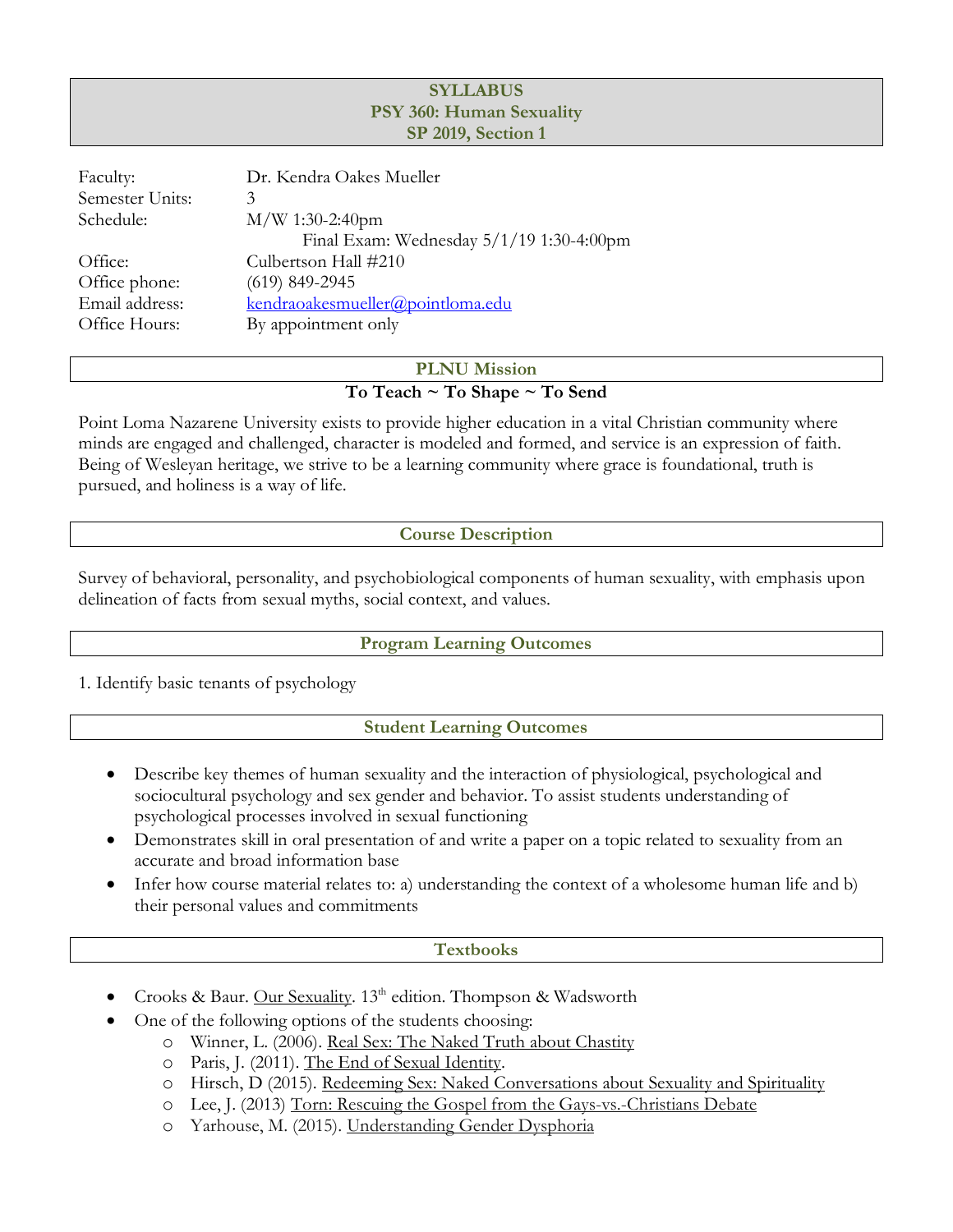- o Simpson, S. (2018). Single Sex Stories: Tales of Unmarried Sexuality and Faith
- Other material on canvas

#### **Attendance**

Regular class attendance and participation are considered minimal requirements to be met. There are no allowed or excused absences except when absences are necessitated by certain university-sponsored activities and are approved by the Provost. Students involved in these activities, should notify the professor during the first week of classes to develop an appropriate plan for the semester. Current PLNU catalogue states "Whenever the number of accumulated absences in class, for any cause exceeds 2 weeks (**4 sessions**), the faculty member is to notify the Associate Provost for Academic Administration, which may result in deenrollment". *Attendance, participation and level of respect* displayed to guest speakers will be important aspects of your grade particularly if you are on the borderline between two letter grades.

### **I. Grading**

A minimum of 50% is needed to pass the course. The final grade will be computed on the following basis:

- 1. 45% Exams (5) (lowest exam will be dropped)
- 2. 20% Current Issues Papers (3)
- 3. 10% Speaker Response Papers (3)
- 4. 5% Quizzes
- 5. 10% Book Review
- 6. 10% Final Exam

Point Loma Nazarene University: Psychology Department, Academic Guides

### **DEPARTMENT FACULTY NORMAL CURVE GUIDES**

| Z Score         |           |       | Percentage Score |              |
|-----------------|-----------|-------|------------------|--------------|
| А               | 1.33      | $A =$ | 93-100%          | Total points |
| $A -$           |           |       | 90-92%           |              |
| $B+$            | 0.67      | $B +$ | 88-89%           |              |
| B               | 0.33      | Β     | 84-87%           |              |
| $B-$            |           | B -   | 80-83%           |              |
| $\overline{C}$  | $-0.33$   | $C +$ | 77-79%           |              |
| $rac{C}{C}$     | $-1$      | Ċ     | 70-76%           |              |
|                 | $-1.33$   |       | $65 - 69%$       |              |
| $\overline{D+}$ | $-1.67$   | $D +$ | $62 - 64%$       |              |
| $\overline{D}$  | $-2$      | D     | 55-61%           |              |
| $\overline{D}$  | $-2.33$   |       | $50 - 54\%$      |              |
| F               | $< -2.33$ | F     | 49%              | or below     |

### **Test Policies**

If a student cannot take a test due to any circumstances the student needs to notify the professor prior to the examination (in person or by phone/email). Any missed exam will result in a **5% deduction** taken from the final grade of that exam (whether taken early or late).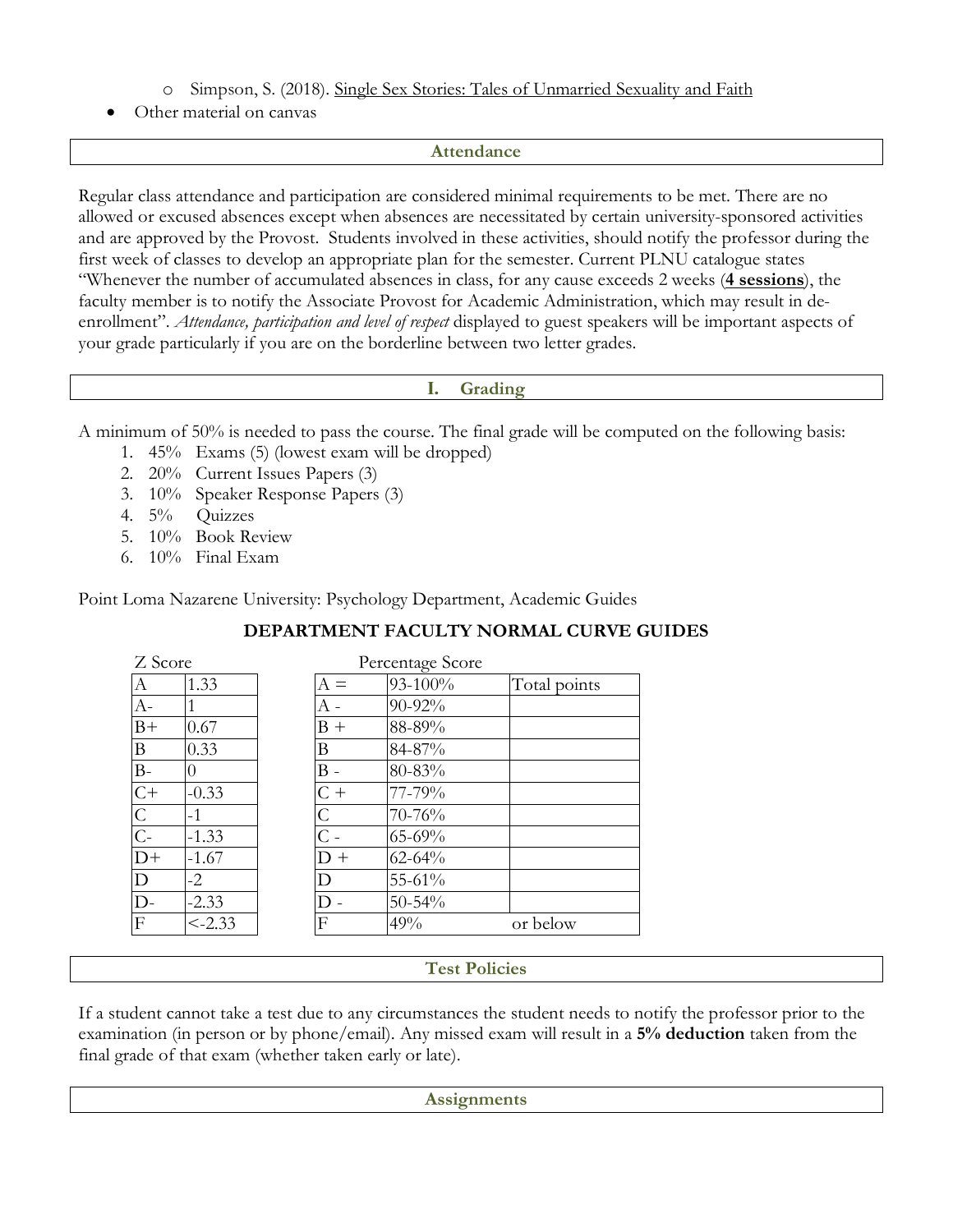## **Speaker Response Papers**

Students will complete 3 response/reflection paper following lectures presented by guest speakers. These will consist of interacting with the speaker's information and your own thoughts, feelings and reflection around that specified topic. Your reflection paper should be a minimum of one page, be typed, and double-spaced using **1 inch margins 12-point font size in Times New Roman**. Grade reductions will result from large font, large margins and/or large spacing between lines on the page. You must do your own work. Work that appears to be copied will earn 0 points. You need to be present for the presentation in order to write a response on that topic. These are due on the class period following the guest speaker's lecture you choose to respond to. Papers will be submitted via canvas.

## **Current Issues Reflections**

You will complete three separate reflection papers which will be based on readings discussing current debates or issues in the field of human sexuality. You will be responsible for obtaining the reading from canvas and then writing a minimum 2-page reflection. Your reflection paper should be typed, and double-spaced using **1 inch margins 12-point font size in Times New Roman**. Your reflection should demonstrate that you have completed the reading; you have a working understanding of the issue discussed, and your personal thoughts on that specific issue. Papers will be submitted through canvas.

## **Book Review**

You will choose to read **one** of the books listed above in the course materials. You will complete a minimum 3-pg review of the book. This review should demonstrate that you have completed the reading, and communicate your personal thoughts on the issues addressed in the book. Your reflection paper should be typed, and double-spaced using **1 inch margins 12-point font size in Times New Roman** Papers will be submitted through canvas.

### **Online quizzes**

You will be given an online quiz for each chapter of the book which will be comprised of 5 questions pulled from a test bank. You can take the quizzes as many times as you would like, but each time the questions will be pulled randomly from the test bank. You highest score on a quiz will be kept as your final score.

| ге<br>л | roum |  |
|---------|------|--|

Any missed or late assignments will result in a **5% deduction** taken from the final grade of that exam or assignment. These deductions occur one time for each exam or assignment and are not cumulative by length of time. All late or missed work must be turned in by the last week of class (**Friday by 11:59pm**), prior to final exams to receive credit.

### **Academic Accommodations**

All students are expected to meet the minimum standards for this course as set by the instructor. Students with learning disabilities who may need accommodations should first discuss options and services available to them in the Academic Support Center (ASC) during the first two weeks of the semester. The ASC, in turn, will contact professors with official notification and suggested classroom accommodations, as required by federal law. Approved documentation must be provided by the student and placed on file in the ASC prior to the beginning of the semester.

**Academic Dishonesty**